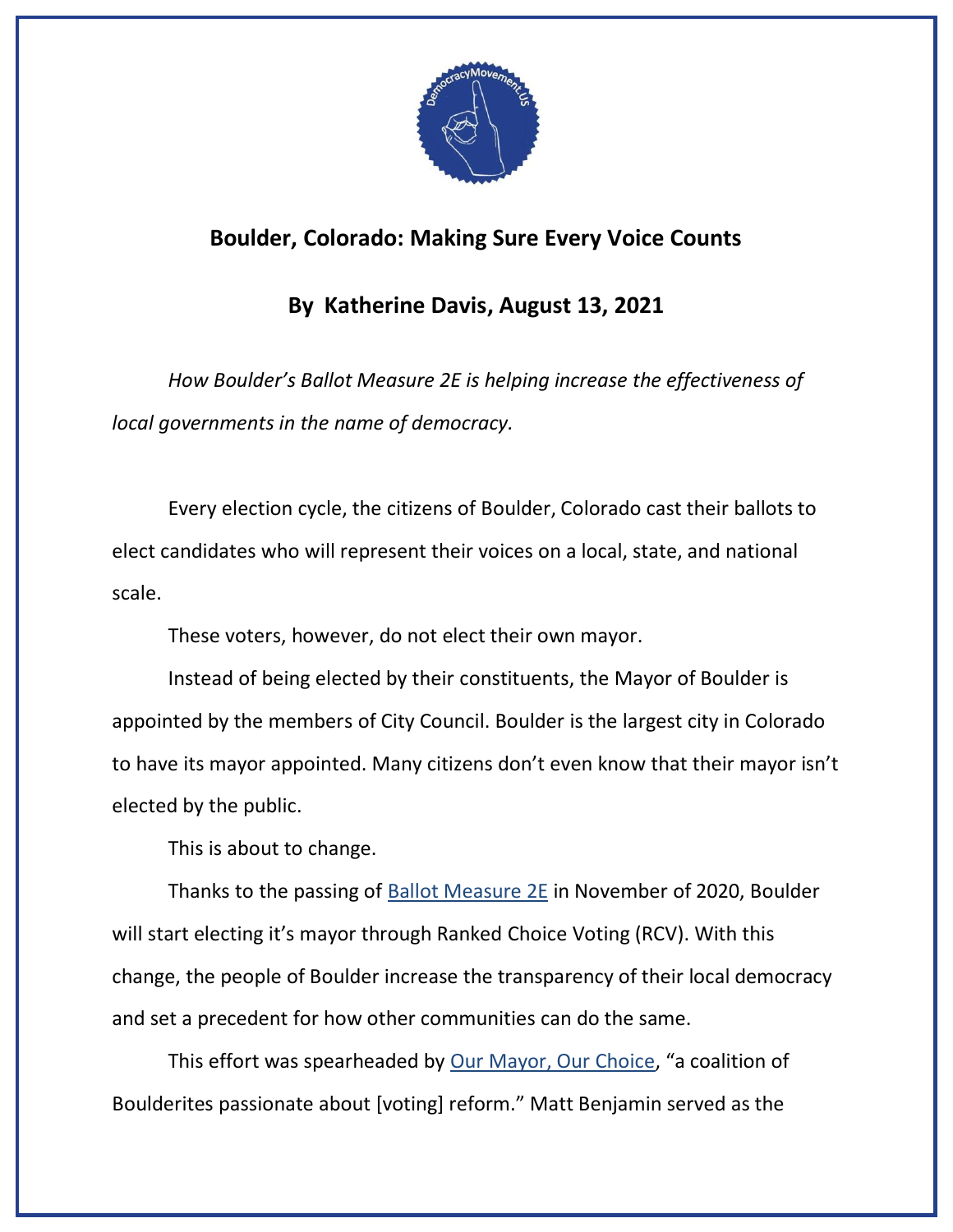Campaign Chair of Our Mayor, Our Choice during the campaign. He views the passing of Ballot Measure 2E as "a big leap forward in empowering Boulder voters."

I was lucky enough to interview Benjamin to discuss what motivated him to establish fairer elections in Boulder. In 2017 he ran for Boulder City Council in an election where he unintentionally became a "[spoiler candidate](https://electionscience.org/library/the-spoiler-effect/)" or a "nonwinning candidate whose presence on the ballot affects which candidate wins." This led to the phenomenon of vote-splitting. [Vote-splitting](https://en.wikipedia.org/wiki/Vote_splitting) is when "votes among multiple similar candidates reduces the chance of winning for any of the similar candidates, and increases the chance of winning for a dissimilar candidate."

With the splitting of votes, neither Benjamin nor other like-minded candidates were able to snatch the victory. Instead, a candidate who did not align with his views, or the views of many voters, was elected. This is when Matt Benjamin realized that having more like-minded candidates as options in an election actually put voters in a worse position— the election system was flawed.

Ranked Choice Voting acted as a solution for the issue of vote splitting. As Our Mayor, Our Choice explains, in [RCV,](https://www.ourmayor-ourchoice.org/ranked-choice-voting) voters "simply rank [their] preferences. If no candidate has a majority, then candidates with fewer first-choice votes are eliminated. If [their] first-choice is eliminated, then [the] vote goes to [their] nextchoice until there is a consensus of the majority."

Thus, as Benjamin and the Our Mayor, Our Choice team began to push true citizen-led elections in Boulder, they also began to push for the adoption of RCV.

Boulder is not alone in its movement towards RCV and a fairer democracy. Within Colorado alone, many cities are considering adopting RCV. [Denver](https://www.thedenverchannel.com/news/local-news/denvers-clerk-and-recorder-recommends-city-council-consider-ranked-choice-voting) has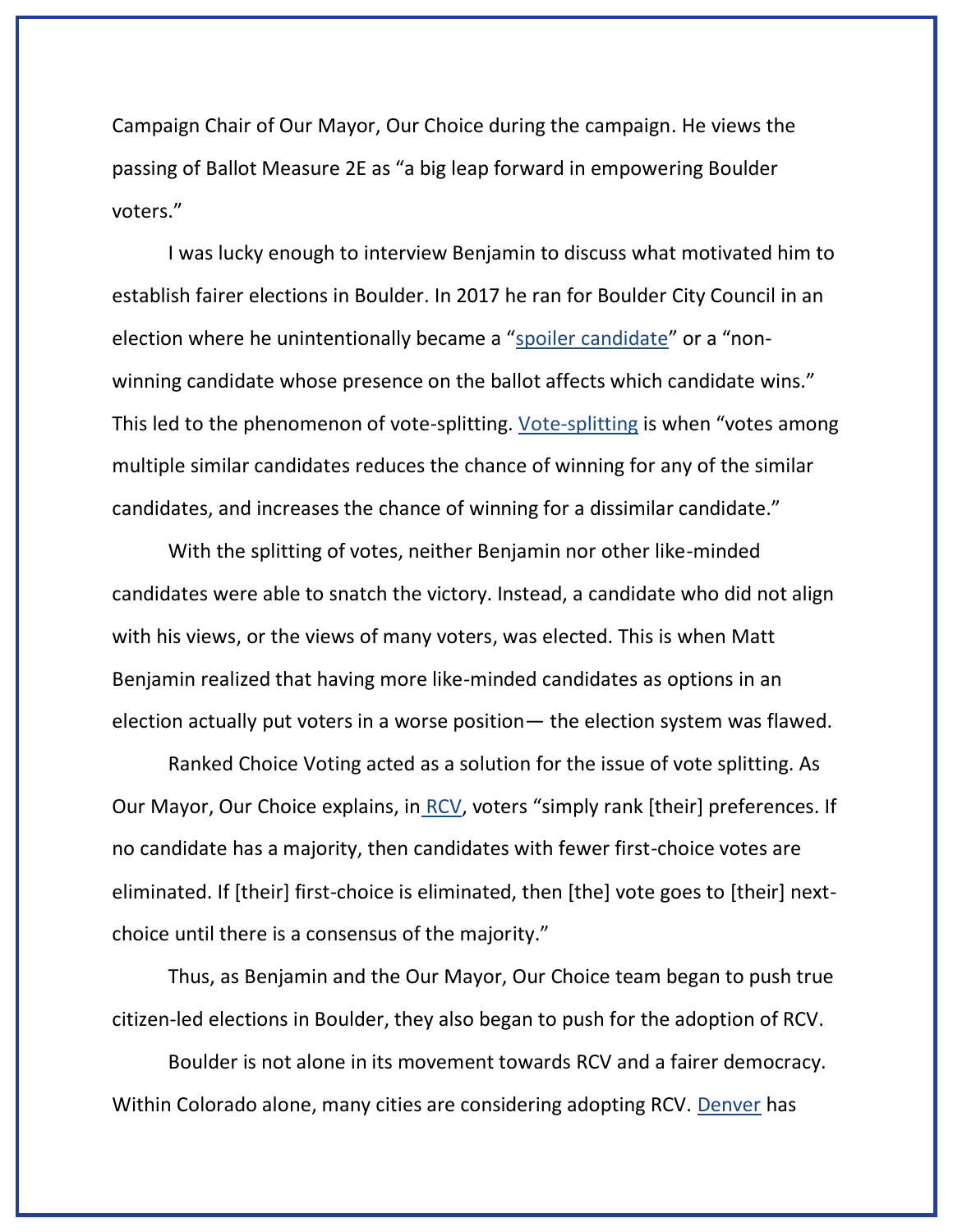received recommendations from both the city clerk and the city recorder to consider adopting RCV. [Broomfield,](https://docs.google.com/document/d/1HoCGWCO4JRVBH2VerG-PDkHEZsIjXcmyTJO3-XzTNz0/edit) Colorado has also adopted RCV for the election of the Mayor and City Council. And this voting reform is not just present in Colorado.

In the United States, [261 jurisdictions](https://www.pewresearch.org/fact-tank/2021/06/29/more-u-s-locations-experimenting-with-alternative-voting-systems/) have moved to adopt an alternative voting system that differs from the plurality system that most Americans are used to.

RCV is the most common alternative form of voting to be adopted in the United States. Since 2000, it has been adopted in "Minneapolis and St. Paul, Minnesota, along with several of their suburbs; San Francisco and Oakland, Calif., and several smaller Bay Area communities; Salt Lake City and 22 other cities and towns in Utah; and Santa Fe and Las Cruces, New Mexico." RCV is already used widely in [Maine](https://www.pewresearch.org/fact-tank/2021/06/29/more-u-s-locations-experimenting-with-alternative-voting-systems/) for the election of U.S Senators, Representatives, and the President.

[FairVote.org](https://www.fairvote.org/rcvbenefits) states that "American democracy is strongest when more voices are heard," and RCV allows for this by minimizing vote-splitting. In plurality voting, the number of candidates allowed to compete is often limited in order to avoid vote splitting. RCV, however, eliminates the threat of vote splitting without having to limit the number of candidates. It allows for similar candidates to compete without fear of splitting the vote amongst like-minded voters and knocking each other out of the running.

Voters are not forced to choose between two like-minded candidates, they simply are asked to rank their preferences.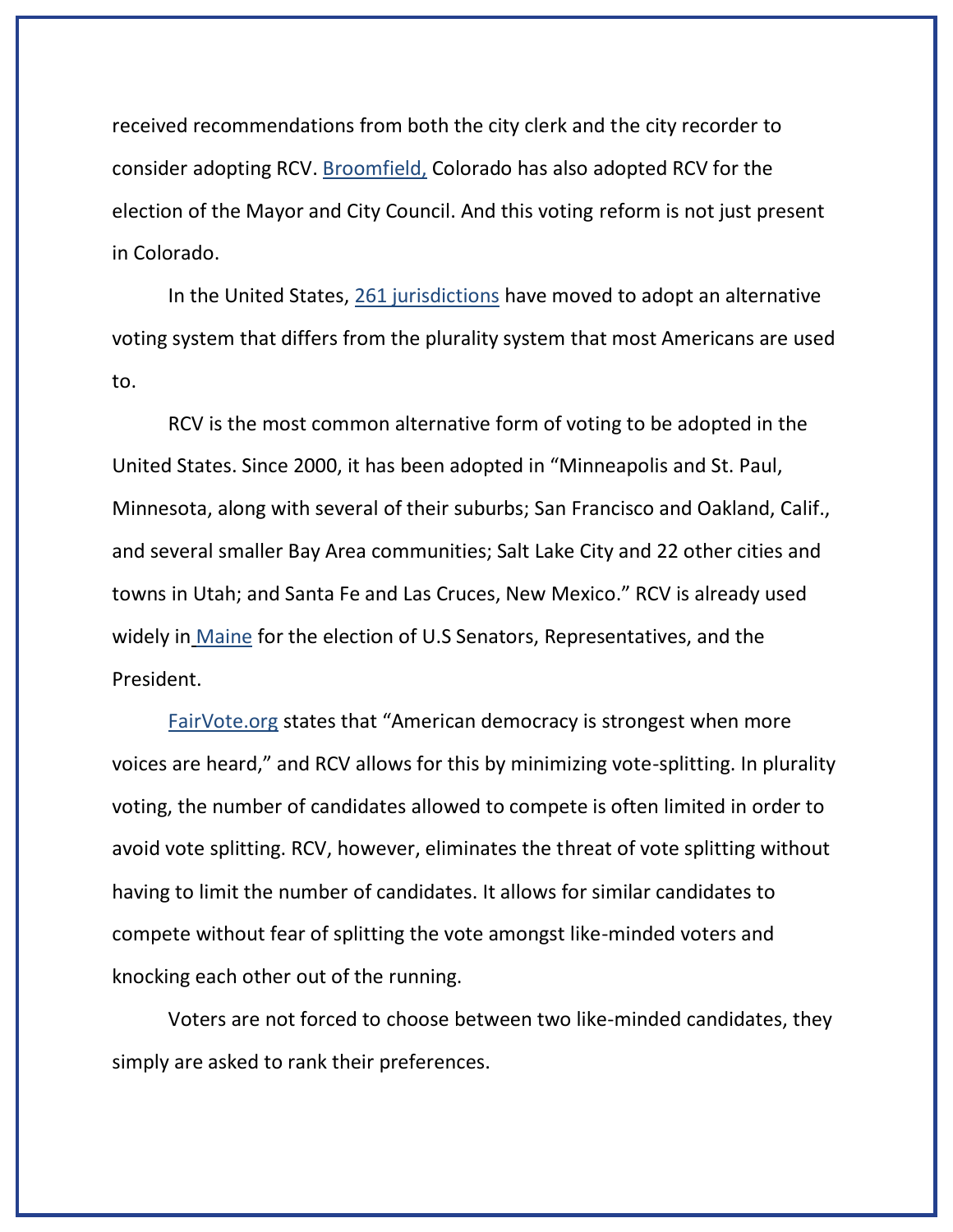While there is no doubt that the success of Our Mayor, Our Choice should be celebrated, there is always the question, "what's next?"

At a time like this, it is easy to get overwhelmed by everything that needs to get done to protect our democracy. In order to counter these anxieties, Benjamin suggests focusing on local government first. "We seem to have this idea that change trickles down, but it really percolates up," remarked Benjamin.

Change starts with individual voters and works its way up to the federal level.

In an effort to help percolate this change, Benjamin is currently running for Boulder City Council. On the issue of effective local governance, Benjamin has several [suggestions](https://www.mattbenjaminforcouncil.com/effective-governance) ranging from changing the fiscal year cycle for the city of Boulder to moving the date of the annual retreat.

When we talked, Benjamin seemed most passionate about implementing fair pay for the City Council. In a city where the Median Income is roughly \$70,000 per year, members of the city council only make around \$11,000 per year.

Due to this [pay gap,](https://www.mattbenjaminforcouncil.com/effective-governance) there are qualified residents of Boulder who are motivated to run for city council but "can't run for office because they simply can't afford to do so."

Benjamin is pushing for a much-needed philosophical change in the City Council to create a more effective government where more voices are represented, including the voices of the excluded middle, so often forgotten by our current electoral systems.

Elected officials should not act as an executive board, but as a conduit for the voices of their constitutes.